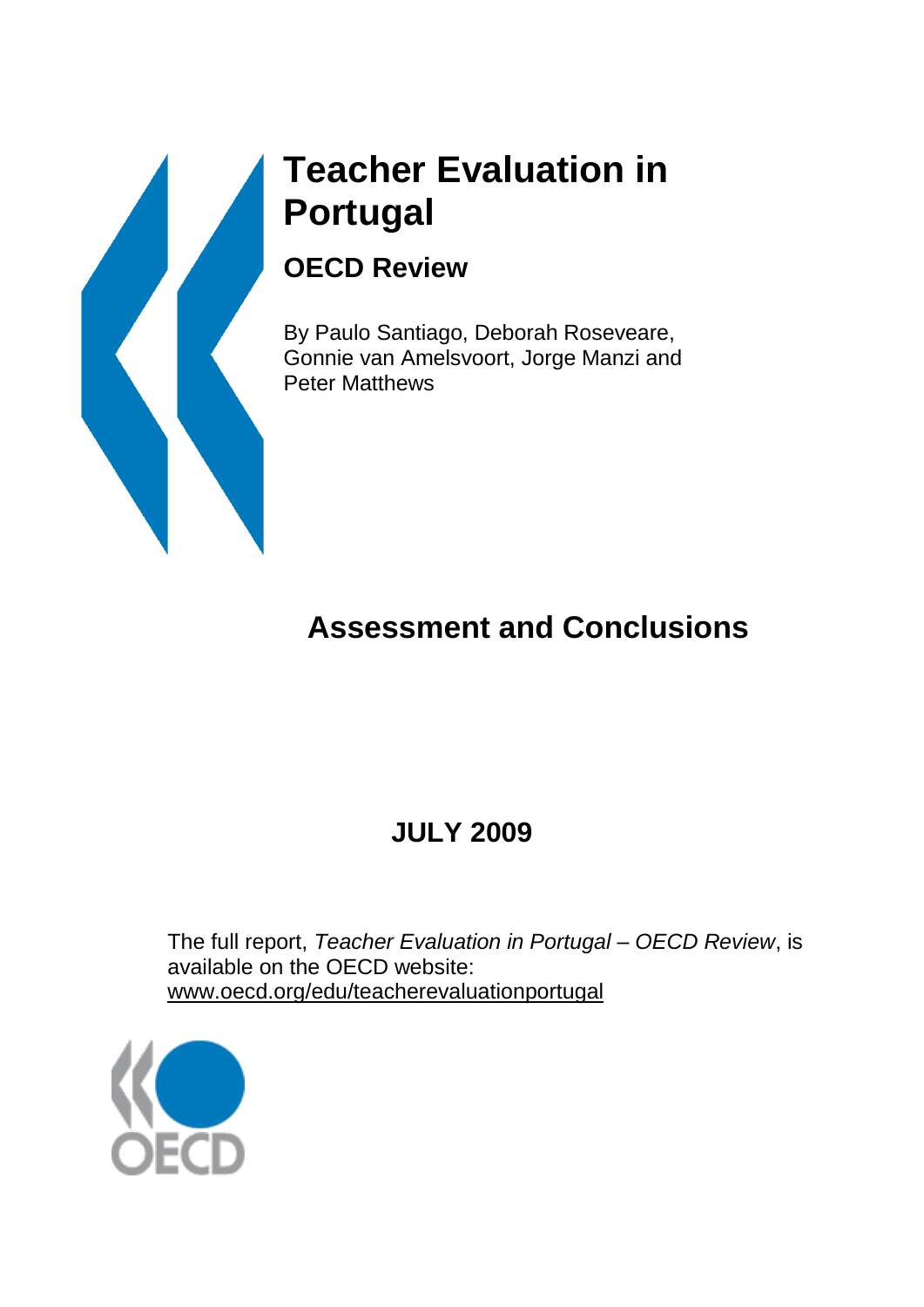#### **ORGANISATION FOR ECONOMIC CO-OPERATION AND DEVELOPMENT**

The OECD is a unique forum where the governments of 30 democracies work together to address the economic, social and environmental challenges of globalisation. The OECD is also at the forefront of efforts to understand and to help governments respond to new developments and concerns, such as corporate governance, the information economy and the challenges of an ageing population. The Organisation provides a setting where governments can compare policy experiences, seek answers to common problems, identify good practice and work to co-ordinate domestic and international policies.

The OECD member countries are: Australia, Austria, Belgium, Canada, the Czech Republic, Denmark, Finland, France, Germany, Greece, Hungary, Iceland, Ireland, Italy, Japan, Korea, Luxembourg, Mexico, the Netherlands, New Zealand, Norway, Poland, Portugal, the Slovak Republic, Spain, Sweden, Switzerland, Turkey, the United Kingdom and the United States. The Commission of the European Communities takes part in the work of the OECD.

*This work is published on the responsibility of the Secretary-General of the OECD. The opinions expressed and the arguments employed herein do not necessarily reflect the official views of the Organisation or of the governments of its member countries.*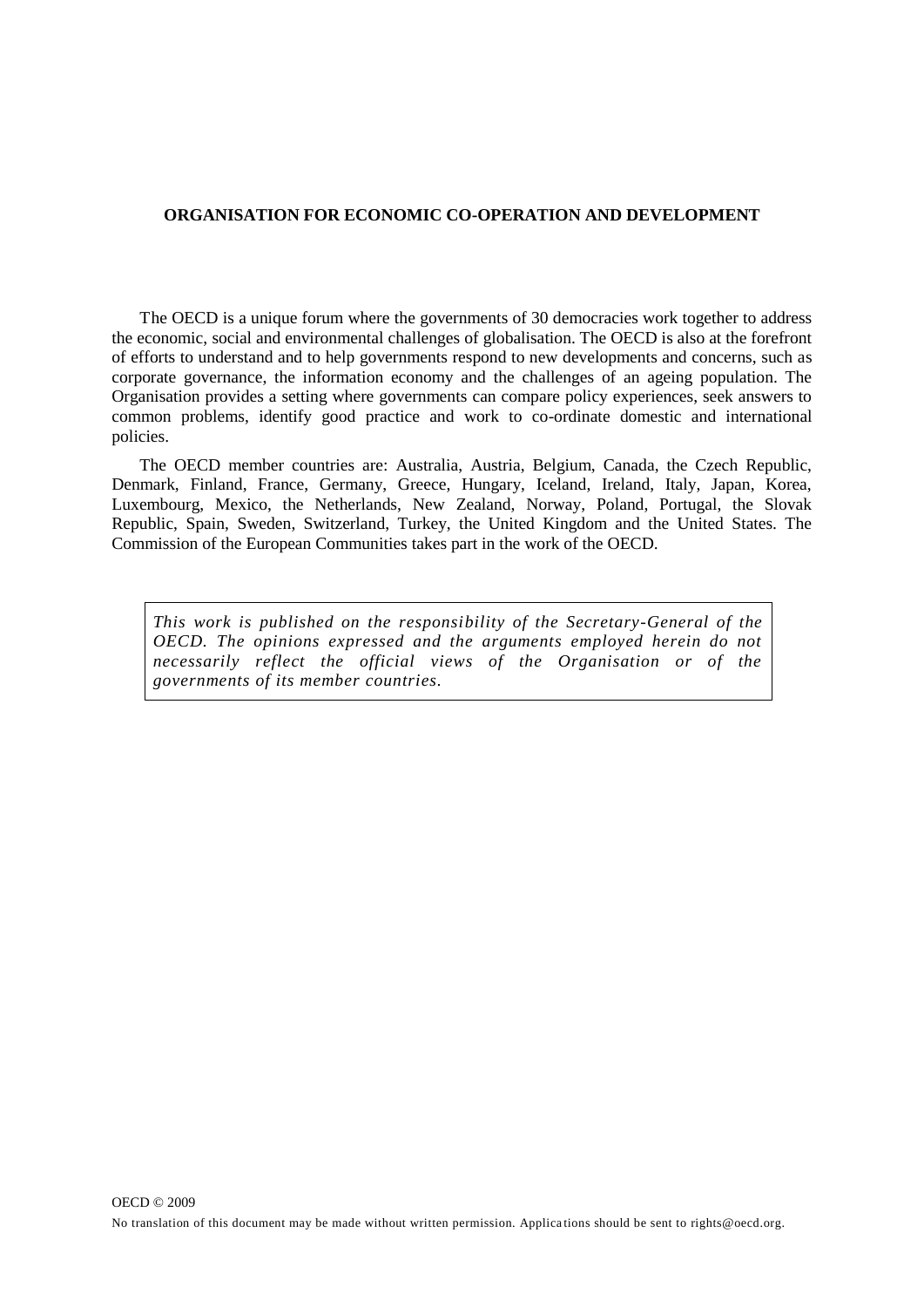#### **ASSESSMENT AND CONCLUSIONS**

*The current model of teacher evaluation in Portugal has been contentious but is necessary*

Teacher evaluation plays a key role in efforts to boost education performance by emphasising high competence as a teacher. Previously, teachers progressed through the career structure on the basis of length of service and other fairly mechanical criteria, without any connection to effective teaching practice. Within schools, there is no culture of classroom observation and little tradition of peer evaluation, feedback and the sharing of good practice. In addition, most professional development still involves attending external training events rather than continuous, school-centred coaching and mentoring support. Yet these features of the teaching environment are not counter-balanced by a high performing school system - Portugal's performance in international surveys remains well below the OECD average. Against this backdrop, the Government"s efforts to introduce meaningful teacher evaluation are very important and should be sustained.

#### *A range of factors explain resistance to implementation*

Implementation of the model has been challenging. In part, this reflects natural resistance to change and the introduction of a new culture of evaluation. These changes have followed earlier adjustments in the terms and conditions of employment for civil servants, including teachers, such as the deferment of the retirement age, the two-year suspension of career progressions and very restricted wage rises. Indeed, the reforms to the teaching profession are linked to, and constrained by, public sector reforms more generally. The need to align measures for teachers with other civil servants in turn imposed a rapid timetable for introducing teacher evaluation and restoring career progression. The resistance encountered from teachers also reflects difficulties in operationalising a comprehensive model within a short time span and some unintended consequences of the model.

*Meaningful teacher evaluation is critical to improving education performance* 

Nonetheless, placing teacher evaluation at the core of school reforms has also generated a large consensus among the teaching profession that meaningful teacher evaluation is indispensable. This is an important achievement in itself and a significant step towards successful implementation. In moving forward and addressing the weaker points that have been revealed, it is important not to lose sight of the positive features and strengths of the model or slip backwards, losing the ground that has been gained. In considering modifications, notice must also be taken of the integrated system of performance evaluation for public administration.

*The current model for teacher evaluation provides a good foundation for further development*

At this point, the priority is to consolidate the reform, holding a steady course, while accommodating legitimate concerns and difficulties where they arise and making the necessary adjustments. The current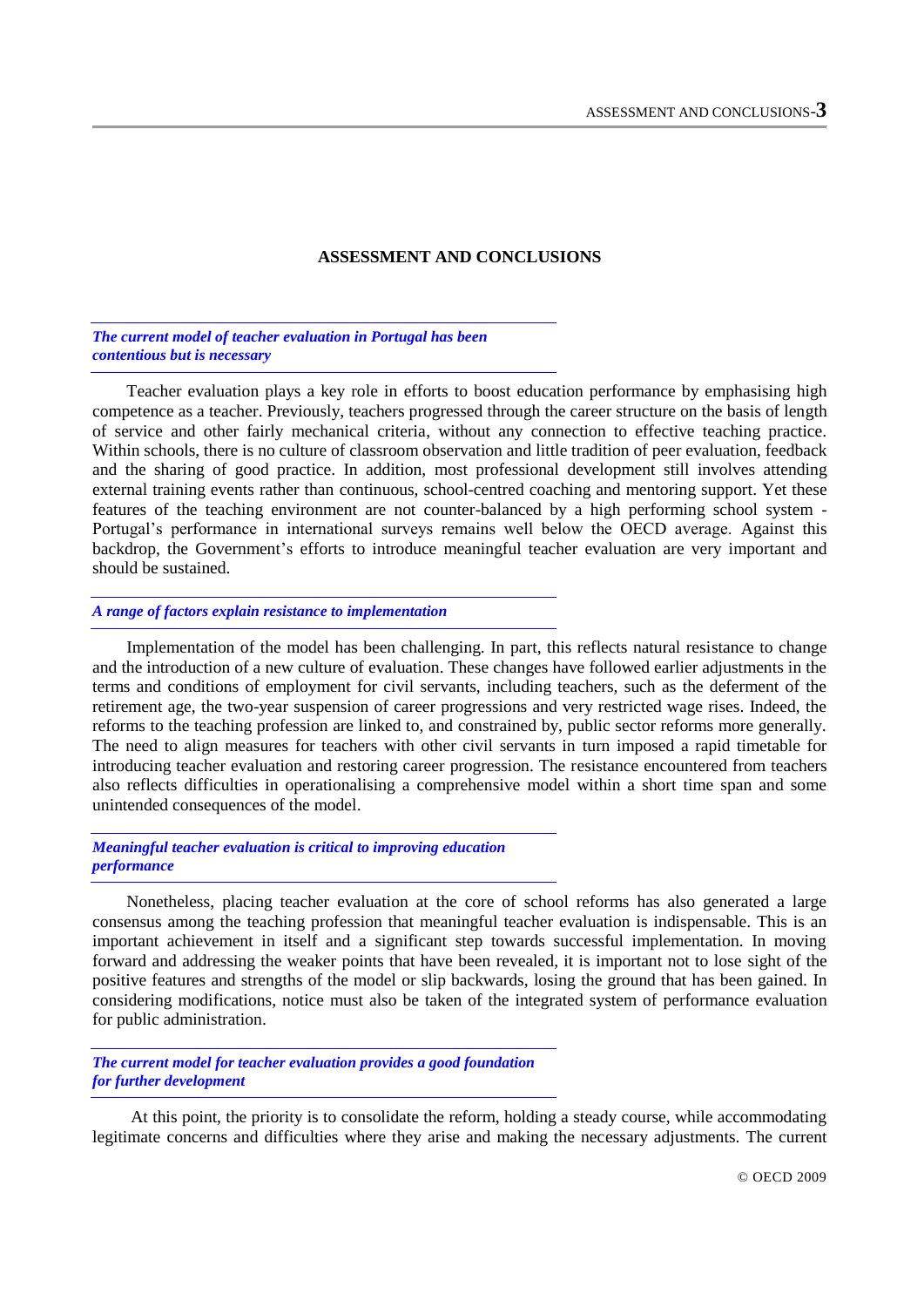model provides a good basis for further development. It is comprehensive, includes most domains of teacher performance, a wide range of sources of data, provides for more than one evaluator and has a peerreview element. Valuable expertise has been developed in schools during the current implementation process, and this should not be lost.

However, in our view, some adjustments are needed to reach the point where meaningful teacher evaluation is fully put in place. Most importantly, we believe policy needs to address two key tensions in the current model: between evaluation for improvement and evaluation for career progression; and between school-level evaluation and national-level consequences.

*Balance improvement and accountability and place school-level teacher evaluation in the broader school context*

The current teacher evaluation model aims to achieve both improvement and accountability (career progression) objectives through a single process that is mostly internal to the school. It is important to carefully address the tension between evaluation for improvement and evaluation for career progression and develop their complementarity within an articulated framework. In addition, given the tension between school-level evaluation and national-level consequences, it is also important to place teacher evaluation in the broader school system context. The following interlocking approach would resolve these tensions:

- Strengthen evaluation for improvement through a component predominantly dedicated to developmental evaluation.
- Lighten the current model and use it predominantly for career-progression evaluation.
- Provide links between developmental evaluation and career-progression evaluation.
- Ensure appropriate articulation between school evaluation and teacher evaluation.

#### *Strengthen teacher evaluation for improvement purposes*

There needs to be a stronger emphasis on teacher evaluation for continuous improvement of teaching practices in the school (*i.e.* developmental evaluation). In the current model, the concurrent accountability purpose can reduce the effectiveness of evaluation as an important tool for fostering improvement. Developing a component of evaluation that is predominantly dedicated to developmental evaluation and fully internal to the school would avoid this risk. This approach is consistent with the spirit of school autonomy, the new pedagogical responsibilities for school directors, and the need to reinforce performance management within schools, while respecting the professionalism of teachers.

This component would be an internal process covering both the pedagogical and functional performance of teachers and take account of the school objectives as well as the circumstances of the evaluatee. The main outcome would be feedback on teaching performance as well as on the overall contribution to the school which would lead to a purely qualitative assessment (*i.e.* with no quantitative rating) and a plan for professional development, both to be kept on the teacher"s school record. It could be organised once a year for each teacher, or less frequently depending on the previous assessment by the teacher and would be carried out by line managers (*e.g.* department co-ordinators), senior peers, and the school director or members of the school management group. The key aspect is that it should result on a meaningful report with recommendations for professional development and would complement ongoing informal professional support throughout the year.

There is always a risk that developmental evaluation, given that no direct links exist with career progression, is not taken seriously enough, especially when an evaluation culture is yet to emerge. This requires the external validation of the processes in place to organise developmental evaluation, holding the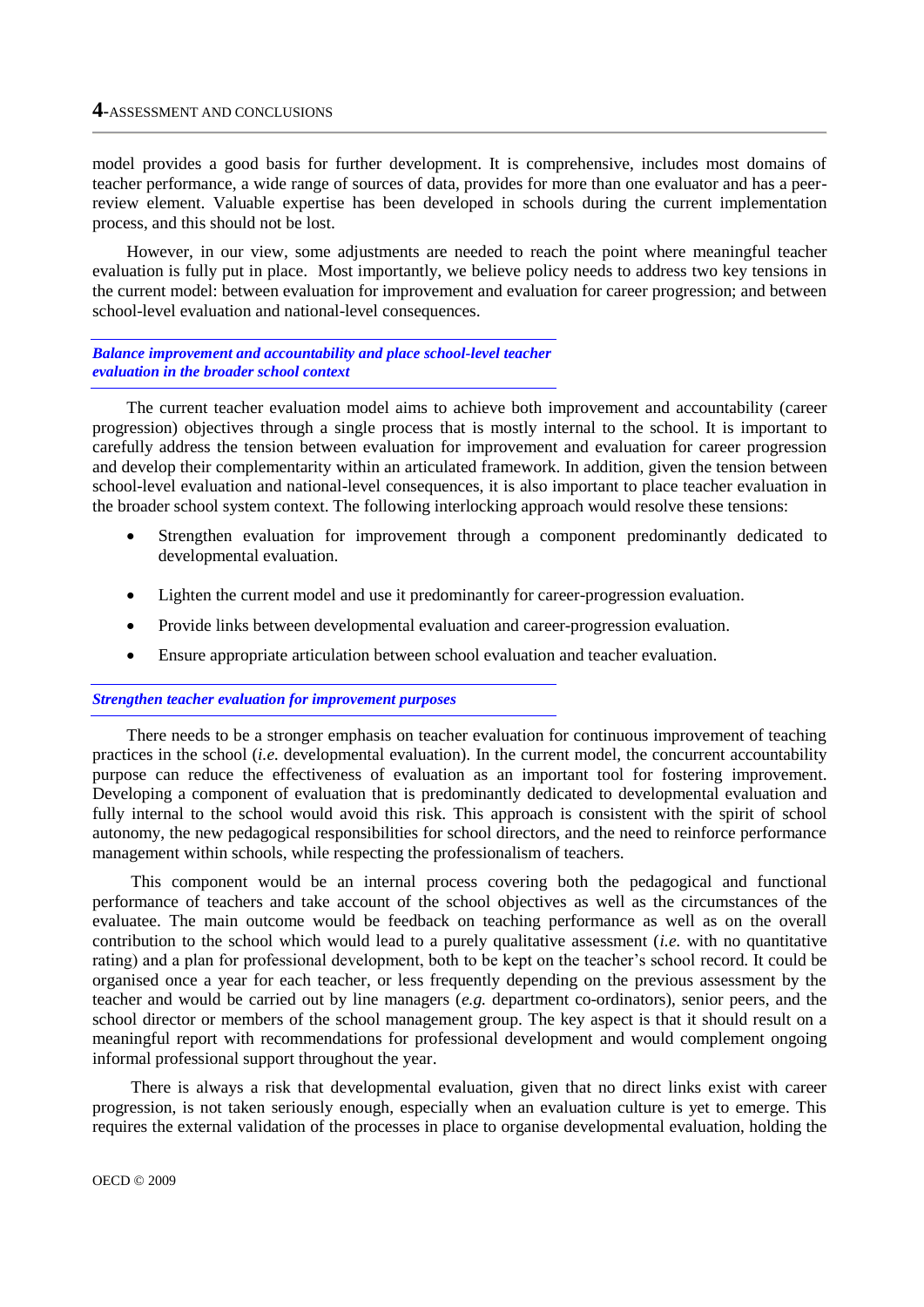school director accountable as necessary. It should also involve the school council to require annually information from the school director on the steps that have been taken to monitor and improve the quality of teaching and learning during the year.

*Lighten the current model for use as predominantly career-progression evaluation*

Evaluation for career progression is an essential mechanism to assess teachers" performance, determine advancement in their career, incentivise teachers to improve their teaching practices and inform their professional development plan. Evaluation for career progression can be achieved through the model currently being implemented, but three main adjustments would facilitate implementation. *First*, it would seem sensible, given the time needed to develop expertise on teacher evaluation and the current burden placed on school actors, to simplify the current model, in particular, by reducing the frequency of careerprogression evaluation and simplifying evaluation criteria and instruments. *Second*, while keeping a predominantly internal focus, career-progression evaluation should include an external evaluator. *Third*, career-progression evaluation should be linked to national-level criteria standards and indicators (while accounting for the school context). These elements would strengthen the fairness of assessments across teachers and schools.

*Provide links between developmental evaluation and career-progression evaluation*

Developmental evaluation and evaluation for career progression should remain connected and it is important to design a sound basis for their interface. An immediate link is that career-progression evaluation would draw on the qualitative assessments produced through developmental evaluation, including the recommendations made for improvement. This might also include an interaction between the external evaluator and internal evaluators in charge of developmental evaluation. Similarly, results of career-progression assessments can also inform the professional development of individual teachers and provide useful feedback for the improvement of developmental evaluation internal processes. In proposing different procedures for developmental and career-progression evaluation, we would not wish to add to the work of teachers and evaluators, but instead, envisage a rebalancing to make more effective use of the time already spent on evaluation.

*Ensure the appropriate articulation between school and teacher evaluation*

School evaluations are an important component of a broader evaluative framework that can foster and potentially shape teacher appraisal and feedback. Both school and teacher evaluations have the objective of improving student performance and effective school evaluation should include the monitoring of the quality of teaching and learning. In particular, school evaluation should include the external validation of the processes used for developmental evaluation. In addition, the results of a school evaluation should have implications for the size of the quotas of *very good* and *excellent* teachers to be granted by careerprogression evaluation in a given school, as is currently the case.

School directors are accountable to their school councils for human resources management within the school. Ideally this should include a system of school quality assurance, where the school strategy and the school self-evaluation results ensure continuous monitoring and improvement of school and teacher quality. School self-evaluation needs also to encompass the mechanisms for internal developmental evaluation and for following up on the results of career-progression evaluation.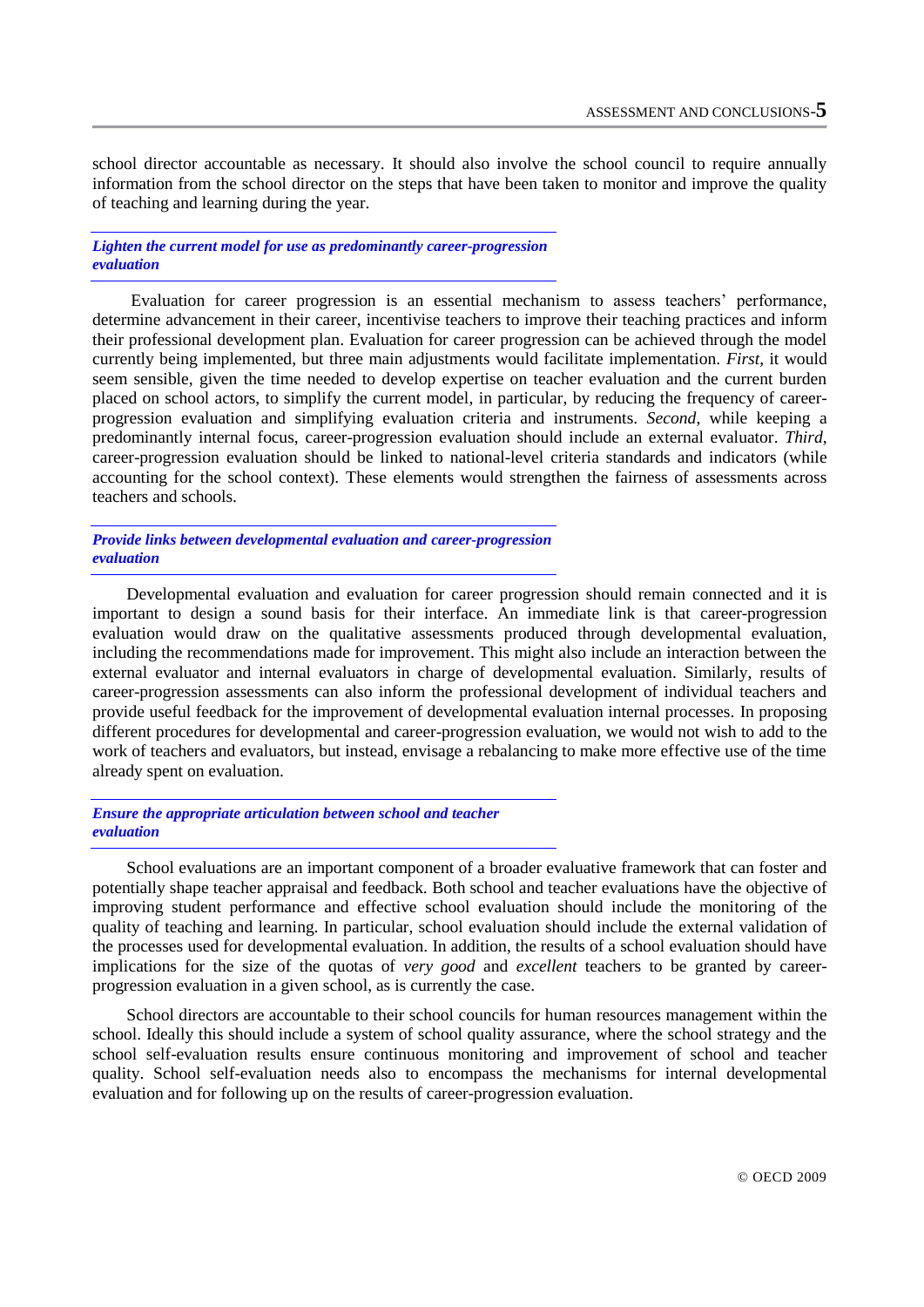#### *Re-examine profession-wide standards and reach a shared understanding of what counts as accomplished teaching*

A national framework of teaching standards provides an essential underpinning for teacher evaluation. Teachers need a clear, concise statement or profile of what they are expected to know and be able to do. In turn, teachers' work, and the knowledge and skills needed, should reflect the student learning objectives that schools are aiming to achieve. The professional profiles already developed in Portugal – the general profile for teachers of all educational levels and specific performance profiles for pre-primary teachers and teachers of the  $1<sup>st</sup>$  cycle of basic education – provide a good basis for further development. Specific performance profiles also need to be developed for teachers of the other levels and over time, expanded to reflect different levels of performance expected of new teachers, experienced teachers, and those with other responsibilities. A clear, well-structured and widely-supported teacher profile can be a powerful mechanism for aligning the various elements involved in developing teachers" knowledge and skills and teacher evaluation should be adapted to take them into account as soon as such profiles can be developed.

#### *Develop common national criteria with adaptation at the school level*

A fair and reliable teacher evaluation system needs to evaluate teachers using well-established criteria for "good" teaching. The parameters defined by the Ministry for both the scientific-pedagogical and functional evaluations are a good basis to establish criteria for teacher evaluation, but we recommend the Ministry to go further.

For developmental evaluation, the Ministry could also define "items" and well-articulated criteria to be used across all schools. Schools should retain the autonomy to further refine such "items" and criteria and weight of each component so their particular context and objectives are contemplated. This would bring a better balance between the ownership of the process by schools and the need to ensure the comparability of standards across schools, while recognising the still incipient expertise of schools in developing instruments and criteria for teacher evaluation.

For career-progression evaluation, the Ministry should develop a smaller set of criteria common across schools, reflecting the core aspects of the teaching profession. Given the national-level consequences of career-progression evaluation, it is important to ensure that all actors have a common understanding of expectations for career progression. It would also make career-progression evaluation a less burdensome process that concentrates on key aspects and those which can be more objectively measured. In turn, the school context would be taken into account when the assessment of the teacher is carried out using the common national criteria.

*Differentiate criteria according to the stage of the career and the type of education*

The criteria also need to be differentiated for different stages of the career. This issue is particularly relevant in career progression decisions, but is also important in evaluation for improvement. Currently the system establishes a common set of criteria for all teachers, regardless of their career situation. It seems reasonable to adapt the criteria or to change the relative importance of different criteria according to the stage of the career, taking into account changes in roles and in management responsibilities. There could also be a case to adapt criteria to the educational level at which teaching is undertaken (aligned with differentiated teaching profiles) and to the type of education provided, including the teaching of *nontraditional* students (*e.g.* education and training courses, adult education courses, recurrent education).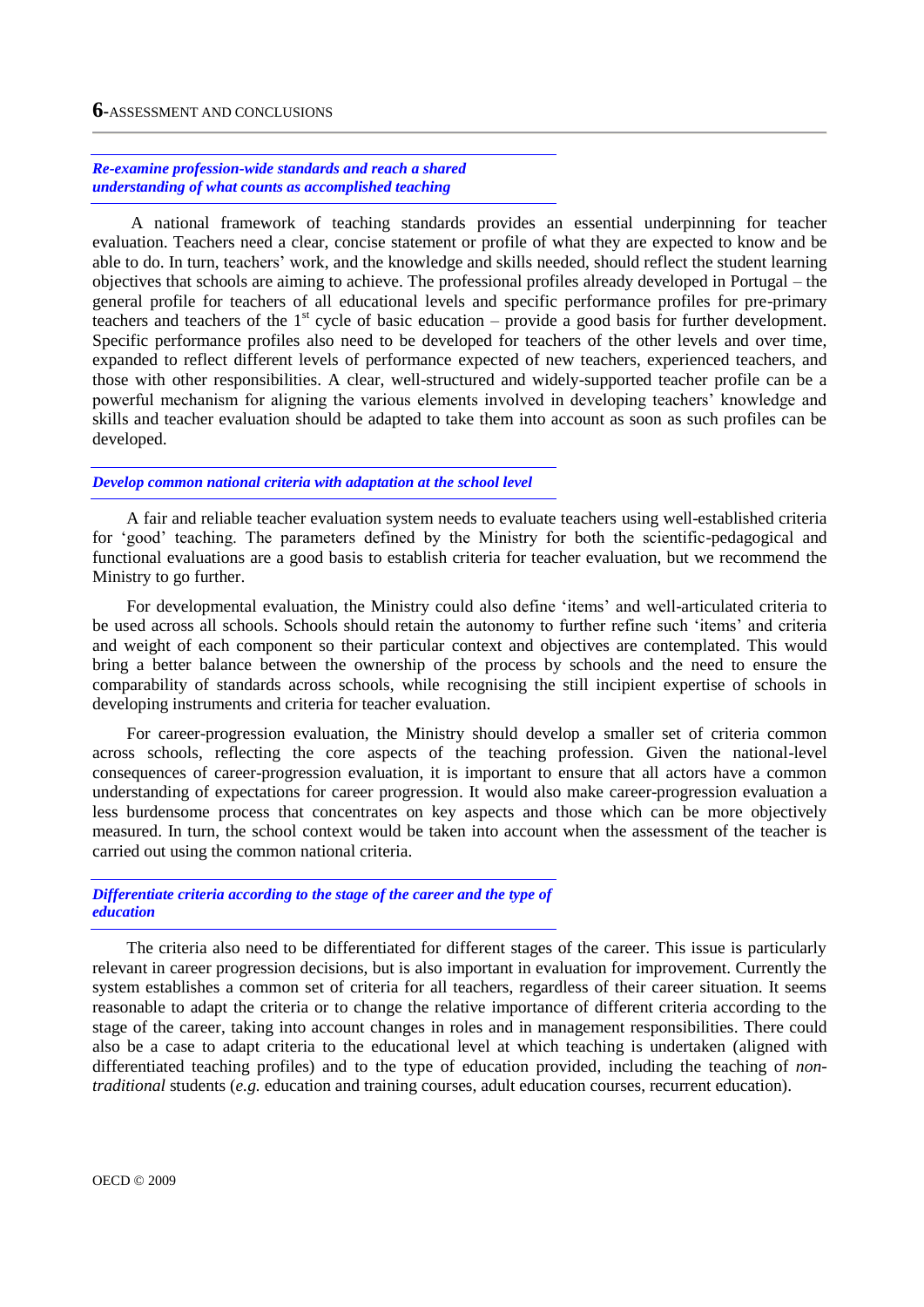#### *Target instruments to assess the key aspects of teaching*

It is desirable to evaluate the elements that are important in teaching and learning and that make teaching effective. This objective should be reflected in the choice of both the evaluation criteria and instruments, which should be closely aligned. The Review Team endorses the general recommendations from the Scientific Council for Teacher Evaluation regarding principles for the construction of evaluation instruments: selecting necessary and useful information only; ensure the precision, credibility and reliability of the data; respect the principle of transparency; cross-check data coming from different information sources and from the application of different methods; and high degree of professional ethics throughout the whole process.

We recommend that instruments be simplified, concentrating them on the most relevant aspects of teaching performance, and that guidelines are devised to assist with the use of instruments, the development of indicators and ways to carry out the assessment rating. While this is essential in the context of career-progression evaluation, it could also prove useful to schools in their internal developmental evaluation systems. Such guidelines could be developed by the Scientific Council for Teacher Evaluation, possibly in collaboration with the Inspectorate.

#### *Rely on three core instruments: classroom observation, self-evaluation and teacher portfolio*

We consider that the teacher evaluation system should be based on three core instruments: classroom observation, self-evaluation and the documentation of practices in a simplified portfolio. Teacher evaluation, both developmental and for career progression, should be firmly rooted in classroom observation, since this is where the key dimensions of teaching take place. Therefore, we concur with the Portuguese system in underlining the role of classroom observation. But there is a need to develop guidelines for observations. Again there could be a role for the Scientific Council for Teacher Evaluation and the Inspectorate in developing these guidelines.

In our view, it could be useful to develop a simplified, but well structured, portfolio to complement the teacher"s self-assessment. Teacher portfolios can contain different elements including: lesson plans and teaching materials, samples of student work and commentaries on student assessment examples, teacher"s self-reported questionnaires and reflection sheets. The portfolio should also allow teachers to mention specific ways in which they consider that their professional practices are promoting student learning and provide evidence to demonstrate student progress in their classrooms. It should be noted that portfolios are not only a tool for evaluation *per se*, but also play a role in supporting a reflective approach to teaching practice that is a hallmark of effective teachers.

We also recommend not using indicators such as student test results, drop-out and absentee rates for individual teacher evaluation at this stage. These indicators are fundamental, but we consider that they are more relevant for whole-school evaluation than for individual teacher performance evaluation. It remains essential that teachers provide evidence to demonstrate student progress in their classrooms, but we consider that it can be provided, for instance, through specific evidence and portfolios. Student test results are not commonly used in countries for the evaluation of individual teachers, in large part because of the wide range of other factors impacting on student results. "Value-added" models have the potential to identify the contribution an individual teacher made to a student"s achievement, but they would require a major additional investment in large scale national-level student testing across levels of education and subjects and would take years to develop.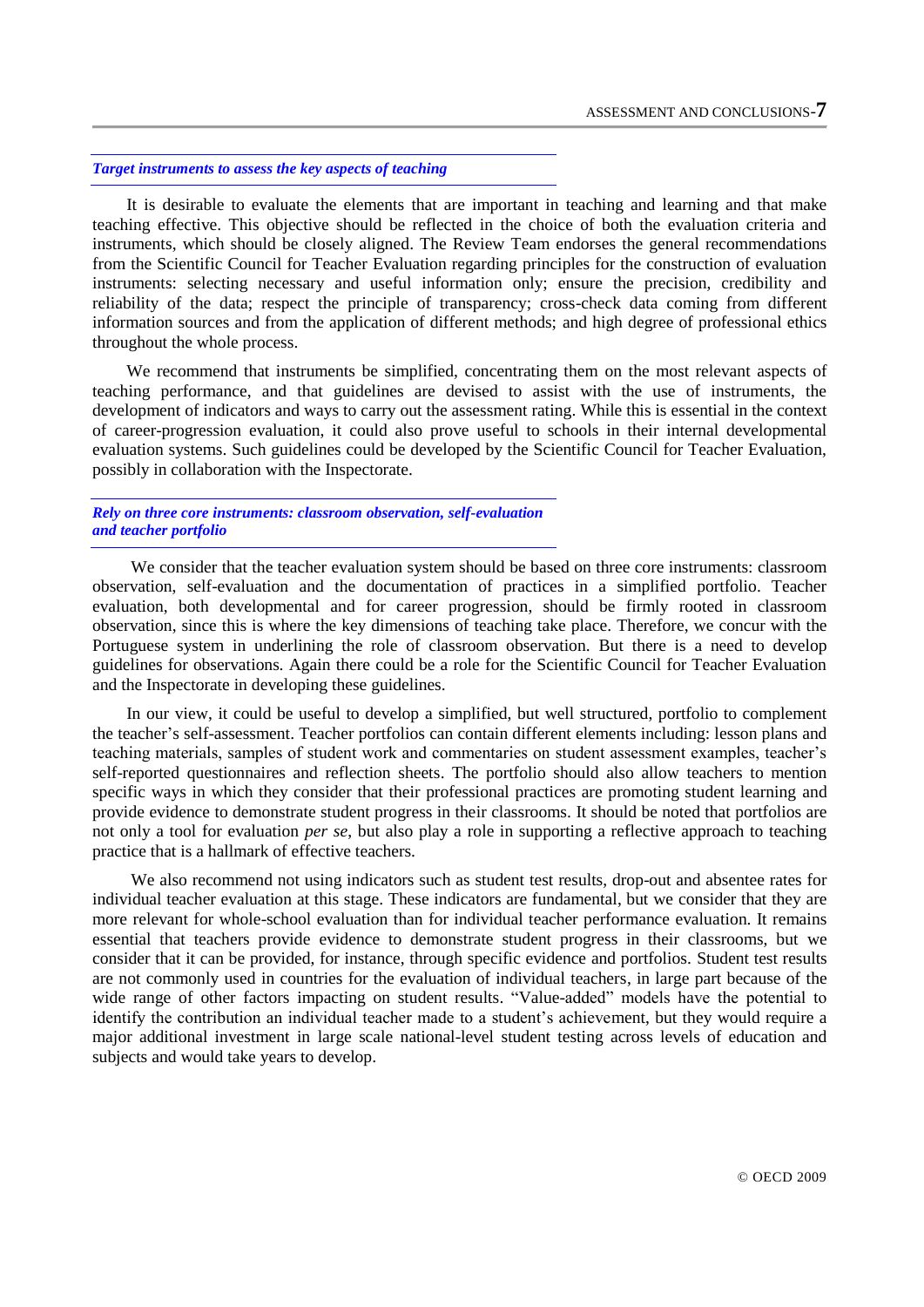*Empower and equip school leadership to take responsibility for teacher evaluation*

Skilled leaders can help foster a sense of ownership and purpose in the way that teachers approach their job, provide professional autonomy to teachers and help them achieve job satisfaction and continue to develop professionally. Portugal's new approach to school management, as well as teacher evaluation, will only succeed in raising educational standards if school directors exercise pedagogical leadership and assume responsibility for the quality of education in their schools. Therefore the appropriate selection, training and career development of school leaders is a critical element.

*Teacher evaluation is part of the broader process of developing each school into a professional learning community.* 

It is also clear that teacher evaluation will only be worthwhile in the longer term if it becomes part of a culture or climate where each school is a professional learning community. School directors and their teams of deputies, heads of department and senior teachers should be pedagogical leaders with the vision, the commitment and the capacities to fully develop their staff as effective teachers. School leadership is of fundamental importance to improving the quality of teaching and learning and raising educational performance in Portugal's schools.

#### *Redesign and further develop training for evaluation skills*

Building the capacity to carry out evaluation effectively throughout all schools is critical. In our view there needs to be a major investment in training for evaluation skills. The initial step is to broaden the knowledge, skills and evaluation experience of the trainers, drawing in international expertise in the field of evaluation theories, methodology and practice. In contrast to current arrangements, training should also include practical elements such as assignments, role-play, video recording, and strategies to deal with feedback.

School directors should have priority in the training provided for evaluation, given their crucial role in providing pedagogical leadership and reviewing effective practice and this training could be extended to other members of the school management team, in particular the Commission for the Co-ordination of Performance Evaluation.

The success of the teacher evaluation system will greatly depend on the in-depth training of the evaluators. Experience from other countries suggests that evaluators should have a range of characteristics and competencies, including: background in teaching; knowledge of educational evaluation theories and methodologies; knowledge of concepts of teaching quality; familiarity with systems and procedures of educational and school quality assurance; understanding of instrument development; awareness of the psychological aspects of evaluation; expertise in rating an assessment; and mastering of evaluation-related communication and feedback skills. Evaluators for career progression should be highly qualified in all these areas.

It is also vitally important that teachers as evaluatees are given support to understand the evaluation procedures and to benefit from evaluation results. Training modules should be offered for teachers so they know what is expected from them to be recognised as "good" teachers, and to be prepared to make the best use of the feedback received. The aim would be that as standard professional behaviour, teachers would regularly engage in reflective practice, study their own methods of instruction and assessment, and share their experience with their peers in schools.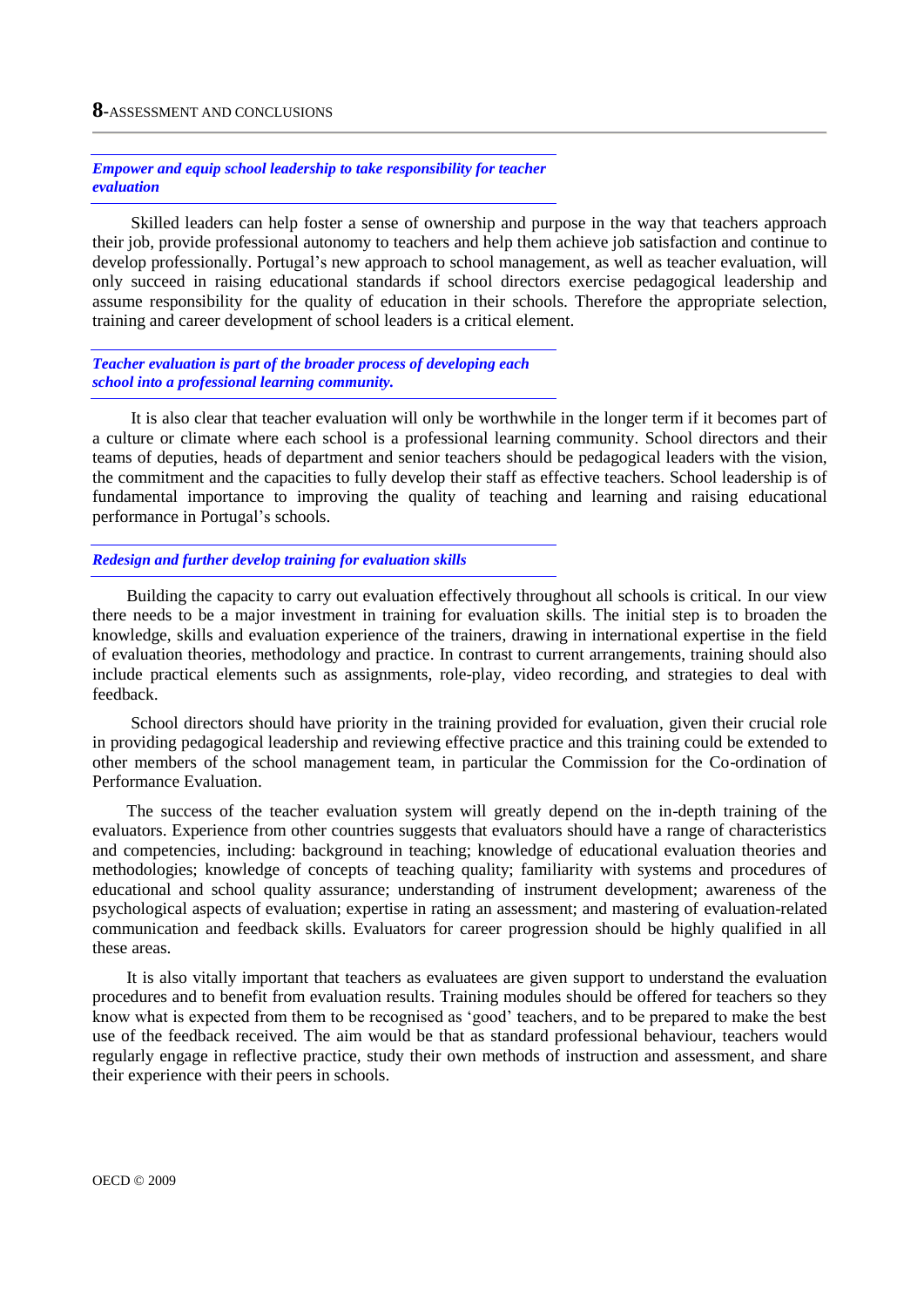#### *Accredit external evaluators for career-progression evaluation*

As described earlier, we recommend that the evaluation process for career progression includes an evaluator external to the school, as part of a panel in which the school director is included. Including an external evaluator for evaluations for career progression would strengthen the credibility of the process and the comparability of the ratings applied. Credible external evaluators are most likely to be "accomplished" current teachers who are recognised as having in-depth subject knowledge and pedagogical expertise, as highly proficient and successful practitioners, able to guide and support others in the teaching process. They should also have experience of being evaluated, have completed a dedicated training programme and have experience as internal evaluators. Their competence as evaluators could be validated through an accreditation process that could be carried out by an external agency such as the Inspectorate. Evaluators should be compensated for carrying out their role (with teaching duties reduced or extra pay) and should themselves be evaluated. Of course, it will take time to establish and accredit sufficient external evaluators to be able to implement this recommendation.

*Ensure careful design to determine performance-based rewards and consider non-monetary rewards*

We support the principle of career advancement on the basis of evaluation results. However, the intended additional "bonus" pay element should be approached with considerable caution. The evidence of the overall impact of such extra payments is mixed and can be contentious and potentially divisive. Rewarding teachers with time allowances, sabbatical periods, opportunities for school-based research, support for post-graduate study, or opportunities for in-service education could be more appealing for many teachers. In some circumstances it may be more effective to focus on group recognition and rewards at the school or grade level rather than individual teacher rewards. In any case, linking evaluation and reward requires a careful design of career-progression evaluation. In particular, it needs to ensure that evaluation criteria are clear, indicators are reliable and fair, evaluators have the adequate expertise, and results are well articulated to teachers.

*Maintain quotas on ratings until the maturity of the system renders them unnecessary*

Although unpopular with teachers, we see no alternative in the short term to retaining the school quota system until evaluators are sufficiently proficient and the criteria sufficiently explicit to render school quotas unnecessary. This will occur as the system gains in maturity and a collective understanding emerges on the teaching skills and performance that merit a *very good* or *excellent* rating. It is reasonable to associate the performance of teachers with the performance of a school, having taken contextual factors into account. It is difficult to envisage an underachieving school full of excellent teachers, a clear paradox.

#### *Give a more prominent role to the Inspectorate*

The Inspectorate can play an important role in both stimulating the quality of school leadership and the quality of teaching through their external school evaluations. These school evaluations should provide important feedback on leadership and management, the quality of the teaching and learning processes, the school climate, and the performance of students. The Inspectorate could also examine and validate schools" internal quality assurance arrangements, in particular those in place to conduct developmental evaluation, and the accreditation of external evaluators involved in career-progression evaluation. The Inspectorate can also strengthen teacher evaluation by modelling and disseminating good practices, especially while the teacher evaluation system is still in its early years.